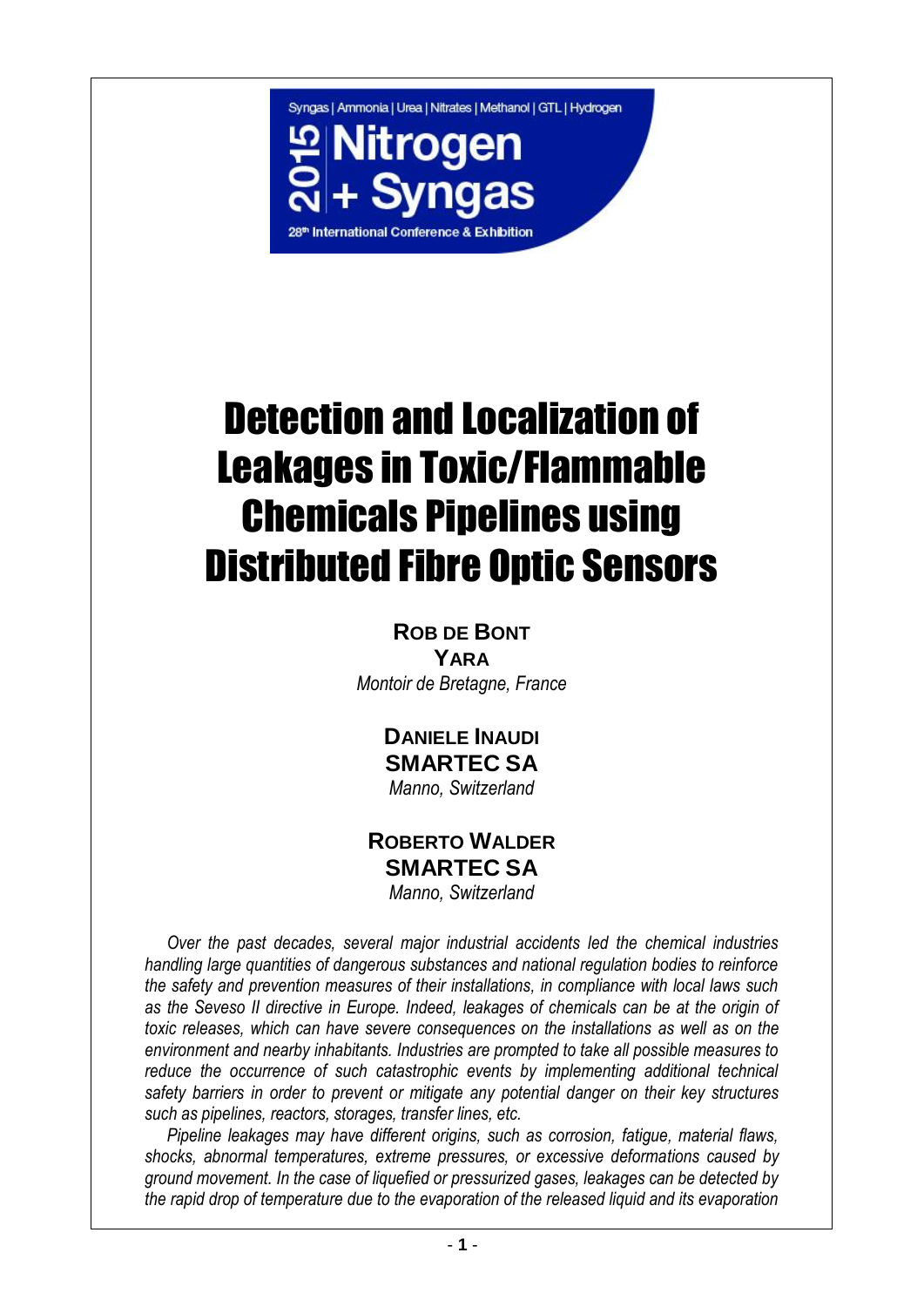*gases or due to gas expansion. These local thermal anomalies can be reliably detected by a fiber-optic distributed temperature sensing system able to detect temperature changes of the order of 1°C, with 1m spatial resolution and 10s response time. A fiber optic cable is installed all along the whole length of the pipeline and is connected to a measurement system that can automatically detect temperature anomalies which are telltale of leakages and generate an alert to initiate appropriate response actions on the affected pipeline section. Such a system has been permanently deployed at several industrial and chemicals sites were functional and operational tests have also been carried out.*

*This paper will present the system architecture and installation at an ammonia production, storage, shipping and processing site and the development, the functioning and deployment, and its applications of an automated system and method for testing the efficacy and reliability of distributed temperature sensing (DTS) systems, in particular those DTS systems used for pipeline leakage detection.*

#### **INTRODUCTION**

The tragic consequences of the September 2001 chemical factory explosion accident in Toulouse, France make it clear that risks had been underestimated - both from the point of view of safety management and urban planning. In the case of safety management, the controls to prevent such a catastrophic event were insufficient or inadequate.

Since the Toulouse incident, the legislation in France is much more detailed in the following ways: all risks with toxic gases and liquids must be evaluated including 100% of the line size (i.e., a guillotine pipe rupture), a 10 % equivalent of the diameter leak, and a 1% opening. The duration of the release scenarios vary from some seconds to at least 30 minutes.

In a French fertilizer production plant far more than 200 possible leak or loss of containment scenarios  $(NH<sub>3</sub>, NO<sub>x</sub>)$  have been documented. Each situation is studied with a fault tree analysis and HAZOP to answer the following:

- What can go wrong?
- What are the probabilities of undesired events?
- Are there preventive barriers? (including SIL analysis)
- What technical and organizational barriers are in place to reduce the release?
- Are these protective barriers effective?
- What are the consequences of the release?
- What is potentially the impact on the environment?
- Finally, what are the worst case scenarios?

## **Example of a Risk Study**

Table 1 is an extract of a French SEVESO safety study for illustration.

| <b>Flow NH3 spill</b> | %                                | <b>Duration spill</b><br>(minutes ) | <b>Distance toxic cloud</b><br>with risks of fatalities<br>(m) |
|-----------------------|----------------------------------|-------------------------------------|----------------------------------------------------------------|
| $\sim$ 200 kg/s       | 100<br>« Guillotine<br>rupture » |                                     | 170                                                            |
| $\sim$ 40 kg/s        | 10%                              |                                     | 160                                                            |
|                       | 10 %                             | 30                                  | 465                                                            |
| $\sim$ 4 kg/s         | 1%                               | 30                                  | 125                                                            |

**Table 1: Risk analysis for different leak scenario**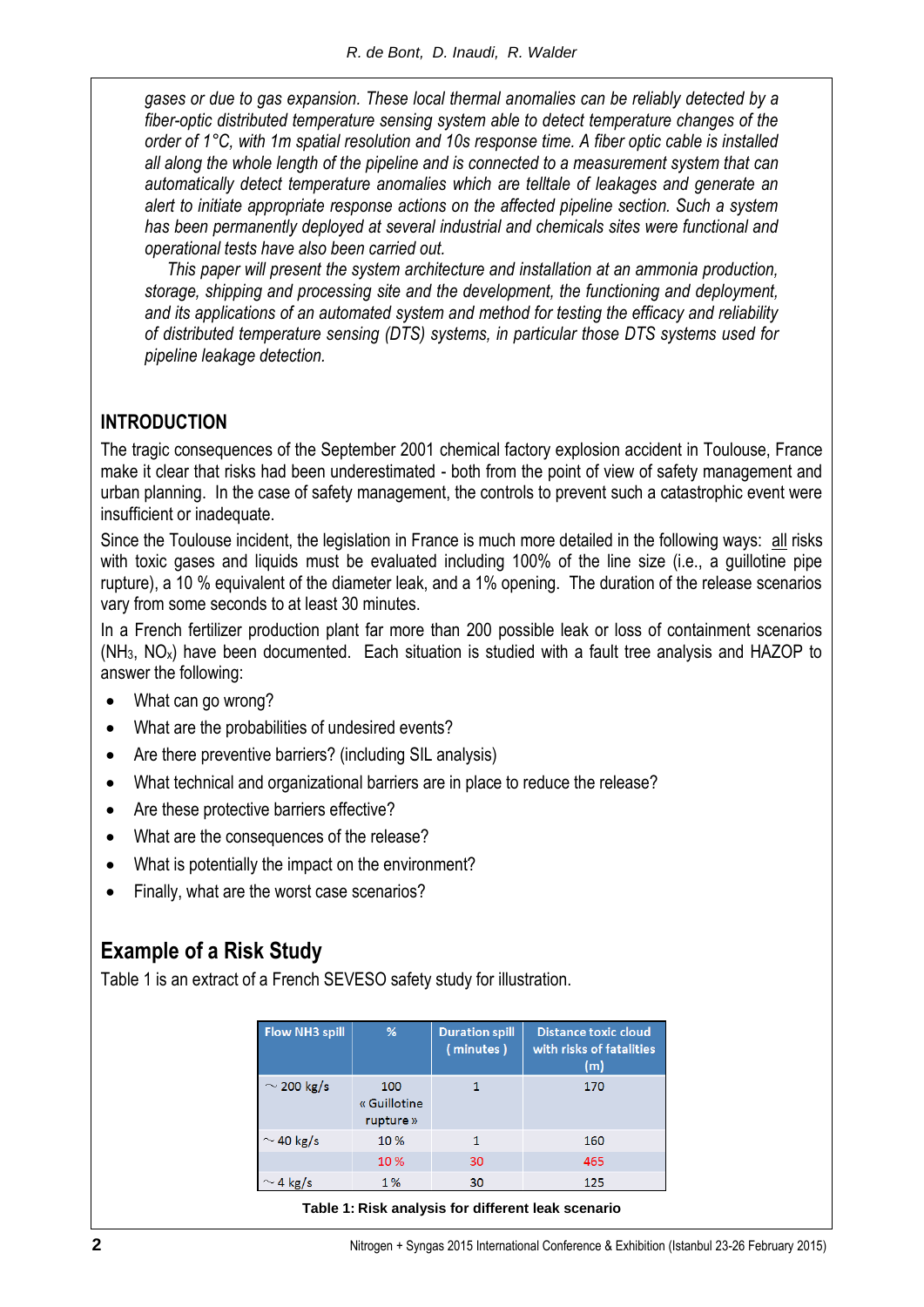The scenario represented in Table 1 is unloading anhydrous ammonia at 750 ton/hour ( $P = 3.5$  bars,  $T = -$ 33 °C, or P = 50 psig, T = -27 °F), through a 300 mm (12 inch) diameter pipeline, with typical weather conditions. The last column indicates the maximum distance from the leak where fatalities can be expected.

It is not the goal of this paper to develop the causes which might contribute to loss of containment and how to avoid any accident. The goal here is how to detect and stop the release as quickly as possible.

Consider the following:

- A guillotine pipe rupture is easily detected by the process (measurement of flow or pressure) and automatic emergency shut-down of the installation is immediate.
- Smaller leaks, like a 10% scenario, are not detected by the regular process instruments.
- A 30-minute release is a typical scenario when NH3 detection is delayed because ammonia gas detectors might be too far or not exactly in the right wind direction. In other cases, the detection of the release is dependent on operators who may not be in the area for some time.

## **What is a Small NH<sup>3</sup> Leak?**

In process safety, a small leak is a release of anhydrous ammonia that has effects outside the plant. To have consequences outside the plant means it might start from some kg per second. On the other hand, in occupational safety, a small release is far less, and is some grams per second.

# **FIBER OPTIC DISTRIBUTED TEMPERATURE SENSING**

## **Sensing Principles**

Recent developments of distributed optical fiber temperature sensing techniques provide a cost-effective tool that allows monitoring over long distances (some km) with high spatial resolution (typically every meter). Using a limited number of very long sensors it is now possible to monitor the behavior of pipelines with a high measurement speed at a reasonable cost.

Unlike electrical and point fiber optic sensors, distributed sensors offer the unique ability to measure temperature along their whole length. This capability allows the measurement of thousands of points using a single transducer. The most developed technology of distributed fiber optic sensors is based on Raman scattering. These systems make use of a nonlinear interaction between the light and the glass material of which the fiber is made. If light at a known wavelength is launched into a fiber, a very small amount of it is scattered back at every point along the fiber. Besides the original wavelength (called the Rayleigh component), the scattered light contains components at wavelengths that are different form the original signal (called the Raman and Brillouin components). These shifted components contain information on the local properties of the fiber; in particular the intensity of the Raman peak shows strong temperature dependence. When light pulses are used to interrogate the fiber, it becomes possible, using a technique similar to RADAR, to discriminate different points along the sensing fiber by the different time-of-flight of the scattered light. Combining the radar technique and the analysis of the returned light, one can to obtain the complete profile of temperature along the fiber. Typically it is possible to use a fiber with a length of up to 30 km (≈20 miles) and obtain temperature readings every 1 meter (3 feet). In this case we would talk of a distributed sensing system with a range of 30 km and a spatial resolution of 1 m.

Systems based on Raman scattering typically exhibit a temperature resolution of the order of 0.1 °C (0.2 °F) with measurement scan times as low as 10 seconds.

Figure 1 shows an example of a Raman interrogator.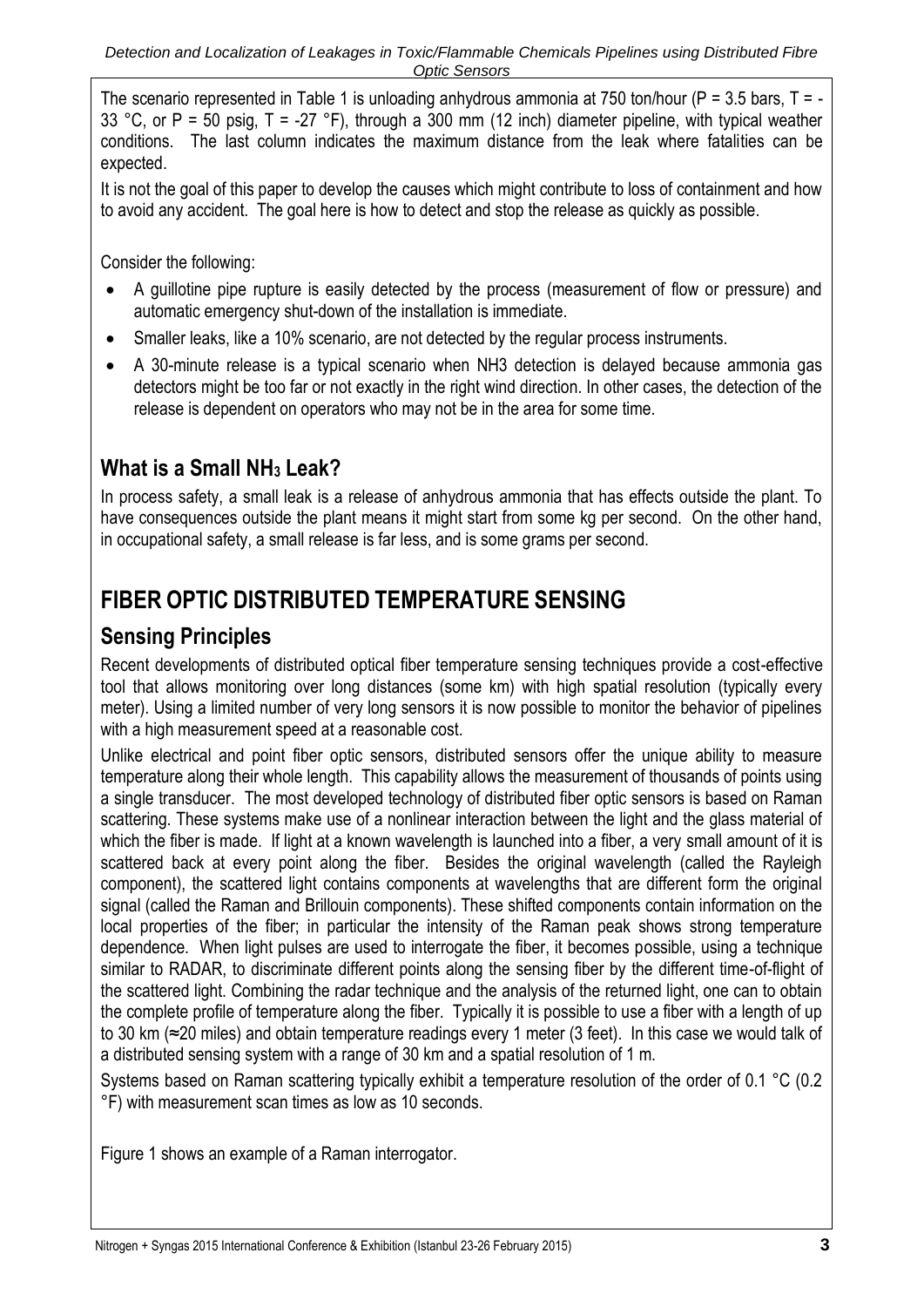

**Fig. 1: Distributed temperature sensing interrogator**

#### **Components**

The typical components of a distributed temperature sensing system are the following:

- Sensing cable to be installed along the pipeline (see Fig. 2).
- Interrogator (see Fig. 1).
- Multiplexer to allow multiple cables to be measured from one interrogator, or to provide interrogation of both ends of a cable for redundancy.
- Data analysis software with automatic detection of leaks and system function validation (proof testing).
- Relay module used to transfer alarm information to other plant systems (e.g. to initiate automated emergency shutdown sequence).
- User interface that shows the exact location of a leak (see Fig. 3).

**AD - Z - K 5 6 6** ŝ. ber 9/487 **SMARTEC Fig. 3: Example of user interface showing location of event, e.g. leak**

**Fig. 2: Distributed temperature sensing cable**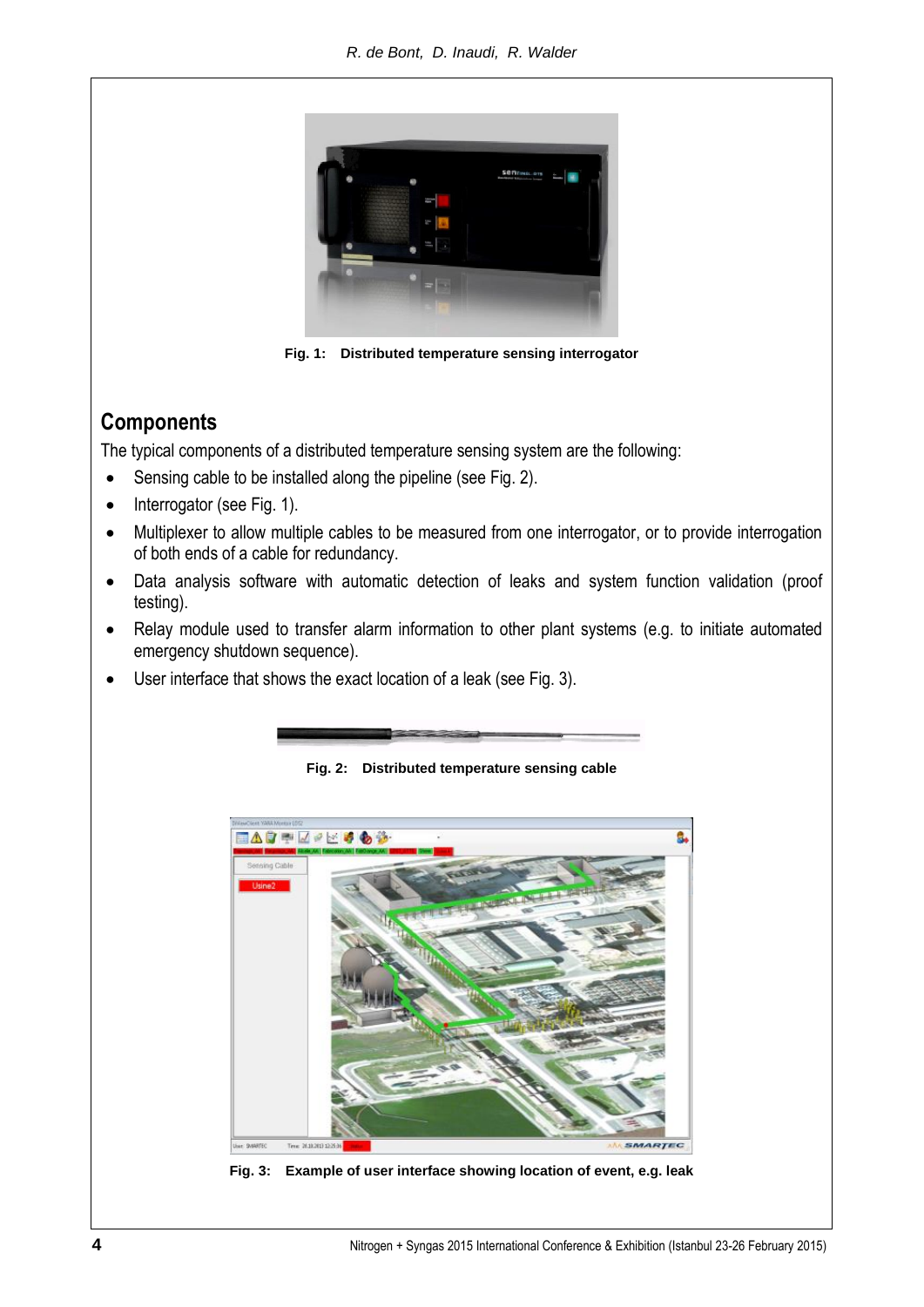#### **Leak Detection**

The basic principle of pipeline leak detection through the use of distributed fiber optic sensing relies on a simple concept - when a leak occurs at a specific location along the pipeline, the temperature distribution around the pipeline changes. This change in temperature is localized both in space (a few meters around the leak location) and in time (the onset of the leak). This makes the algorithmic detection of leaks relatively easy to implement. The origin of the temperature disturbance around the pipeline depends on the type of pipeline and its surroundings.

In the case of ammonia leaks from above-ground pipelines, the main effects are the following:

- The liquid component of the ammonia leak drops to a temperature of -33 °C (-27 °F) and wets the sensing cable directly through dripping, splashing and spraying, provoking a fall in the recorded temperature.
- The gaseous component of the ammonia leak forms a cold plume that also cools down the sensing cable.
- Part of the gaseous component of the ammonia leak condenses on the pipe and cable surface, producing an additional liquid phase.
- The leak also produces a drop in temperature of the pipeline itself that is transmitted to the sensing cable.

It has to be noted that if the ambient temperature is close to -33 °C (-27 °F), the evaporation of liquid ammonia is limited and the gas release will be small, detection will be more difficult, but in these cases the impact on the environment is reduced. Knowing the above effects, one can determine the ideal sensing cable placement around the pipeline. The same system setup can be used for leak detection of buried ammonia pipelines, because a localized temperature drop is also expected in that scenario. This case, however, was not analyzed in the presented qualification tests.

## **Reliability and Availability**

For mission-critical applications such as ammonia leak detection, several strategies can be used in order to ensure the reliability and high availability of such a system. Optical fibers are always installed inside a cable to protect them mechanically, while ensuring the minimum possible thermal isolation. Additional strategies for increasing reliability and availability include the following:

- Using a looped cable, where both ends of the sensing cable are connected to separate channels of the interrogator. In case of cable damage, it is possible to measure temperatures up to the damage point. If it is looped from both ends of the cable, the whole length of pipe can still be monitored in case of a single failure point.
- Using cables containing multiple optical fibers ensures that if a single fiber is damaged the others can still be used.
- Using multiple cables along the same pipeline.
- Using two interrogators connected to different fibers in the same cable or to different cables. In this case it is also possible to implement voting criteria among the interrogators to optimize availability and reliability and reduce false alarms (see Fig. 4).



**Fig. 4: Redundant setup with two interrogators and looped fibers**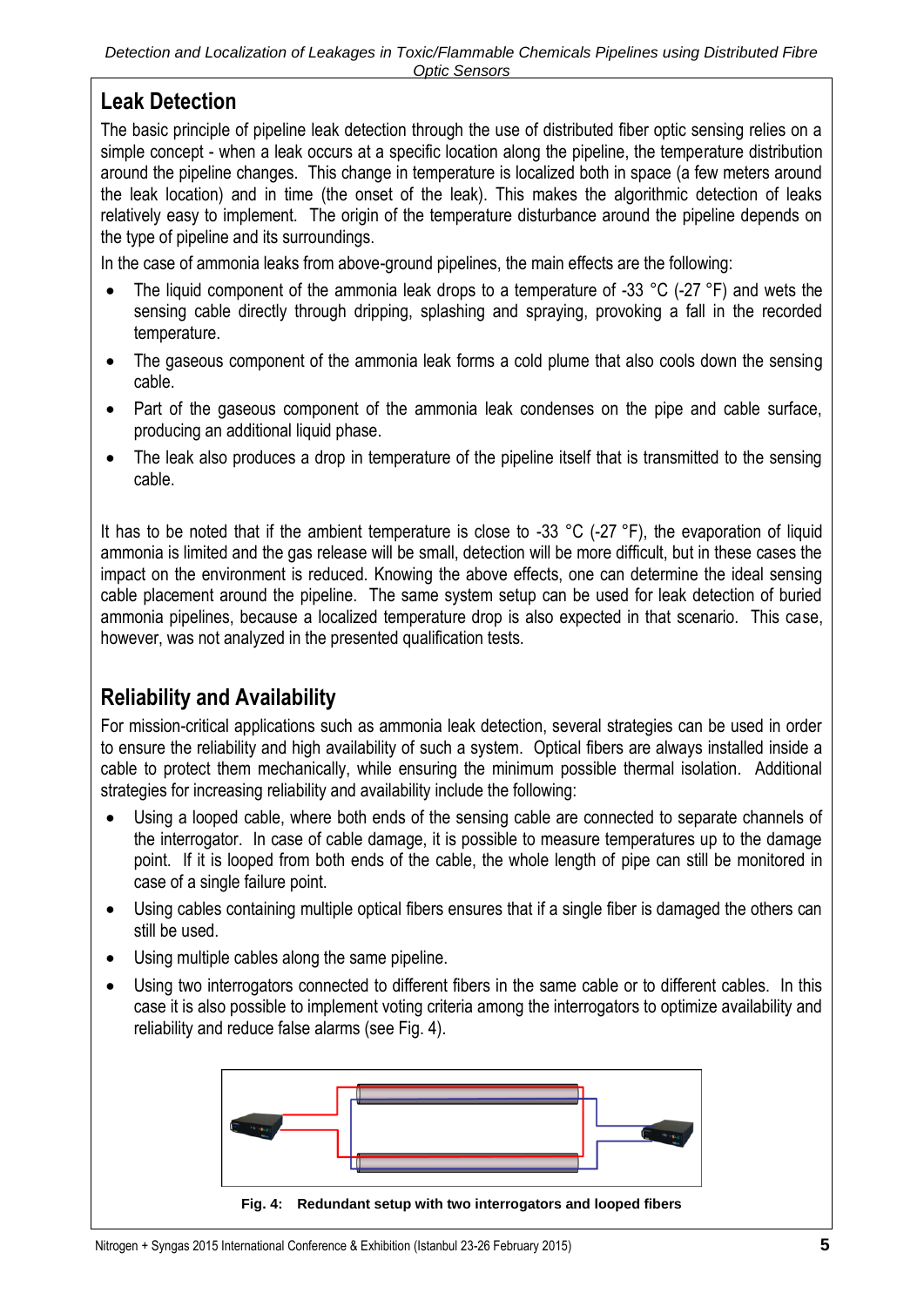## **TECHNOLOGY VALIDATION**

Short- and long-term tests and experiments were carried out to validate the technology for ammonia leak detection and for its compatibility with real-life fertilizer plant environments.

## **On-Site Leak Simulations**

Several tests were performed on-site at the Yara plant in Le Havre, France. These tests consisted of pouring liquid ammonia on pipelines equipped with an optical fiber sensor and verifying the temperature drop measured by the system. Typically, 1 kg (2 lb) of ammonia was poured on a pipe section of 0.5 m (1.5 ft) over the duration of 1 min (see Fig. 5).



**Fig. 5: Ammonia pouring test setup**

Figure 6 shows the temperature drop recorded by the measurement system at the leak location. Temperature drops of 5 °C (9 °F) over 20 seconds and 10 °C (18 °F) over one minute were recorded in all tests. This response can differentiate between the normal temperature change that occurs when the line is put into service for a product transfer in the following ways:

- The rate of temperature change from the leak is higher than the one recorded during the initiation of ammonia transfer.
- The operational changes, such as initiation of ammonia transfer, of temperature affect long sections of the pipeline uniformly, whereas the leaks only affect a small portion of the pipeline.

Tests were also performed on pipelines covered with ice, showed that the ammonia quickly melts the ice and comes into contact with the sensing cable (initially covered by ice itself).



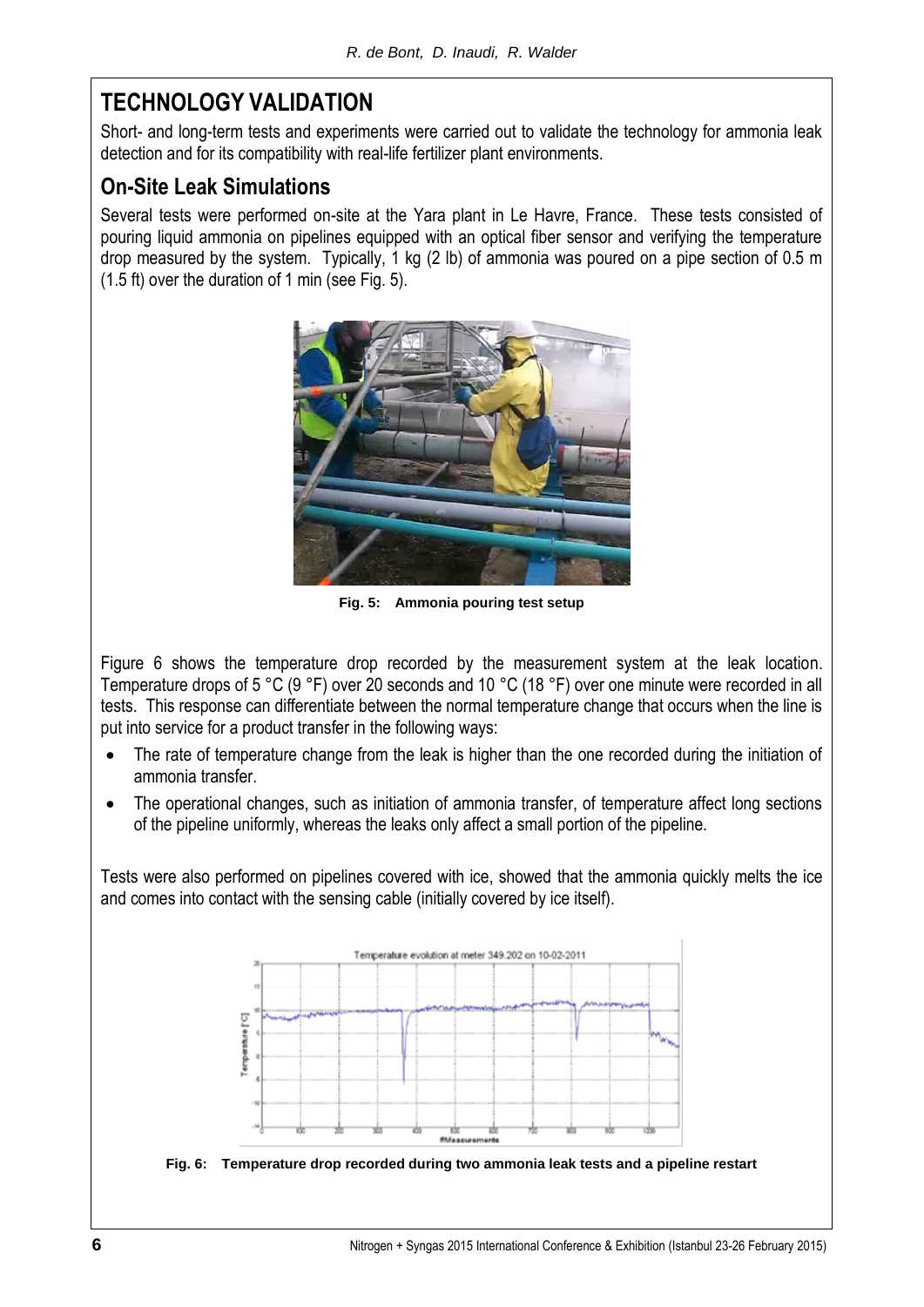#### **Laboratory Leak Simulations**

In a series of laboratory experiments carried out at the French INERIS laboratory (part of the French Ministry of Environment), the performance of the system was evaluated in the presence of a real leak from a pipeline. These tests were necessary to verify the field test results – that is, the necessary temperature drop would also be produced in real leak conditions.

The experiment consisted of a pipeline section including a cut with an equivalent section of 5%. The pipe contained anhydrous ammonia at 7 bars (100 psig) and the cut produced a leak of 38-45 g/s (5-6 lb/min) after opening the quick-release plug. High-speed and infrared cameras were used to capture the dynamics of the leak and the resulting temperature changes. Both vertical and lateral leaks were tested with the cable placed under the pipeline.

The experiment showed a very quick temperature drop of more than 10 °C/min (18 °F/min) that was easily detected by the system. The high-speed video images, showed no significant spray or dripping of ammonia on the cable, therefore the temperature drop was attributed mostly to the ammonia gas cloud and its re-condensation and evaporation on the pipe and on the sensing cable.

The two drops of temperature clearly visible in Figure 7, taken approximately 20 seconds after the release starts, are due to the loop configuration used for the sensing cable. The cable passes twice in the leak zone, on its way out and on its way back to the instrument.



**Fig. 7: Plot of temperature as a function of distance during leak test**

## **Performance without Leaks**

To evaluate the temperature variations occurring during normal plant operations, without ammonia leaks, a sensing system was installed on a transfer pipeline used to refill trucks. This type of pipeline is subject to frequent and sudden temperature changes due to the start-and-stop nature of these operations. This scenario creates complex temperature patterns compared to the constant flow in a production transfer line.

A test period spanning both summer and winter seasons, collected data every 10s over 250 m (825 ft) of a pipeline. The data was analyzed statistically and it was found that the maximum temperature variation between two measurements was 2.5 °C (4.5 °F) well below the rapid changes observed in the case of a leak. It is therefore possible to operate such a system without triggering false alarms in normal operational conditions. Figure 8 shows the tests results, including a leak simulation test performed at the end of the test period that clearly exceeded the threshold.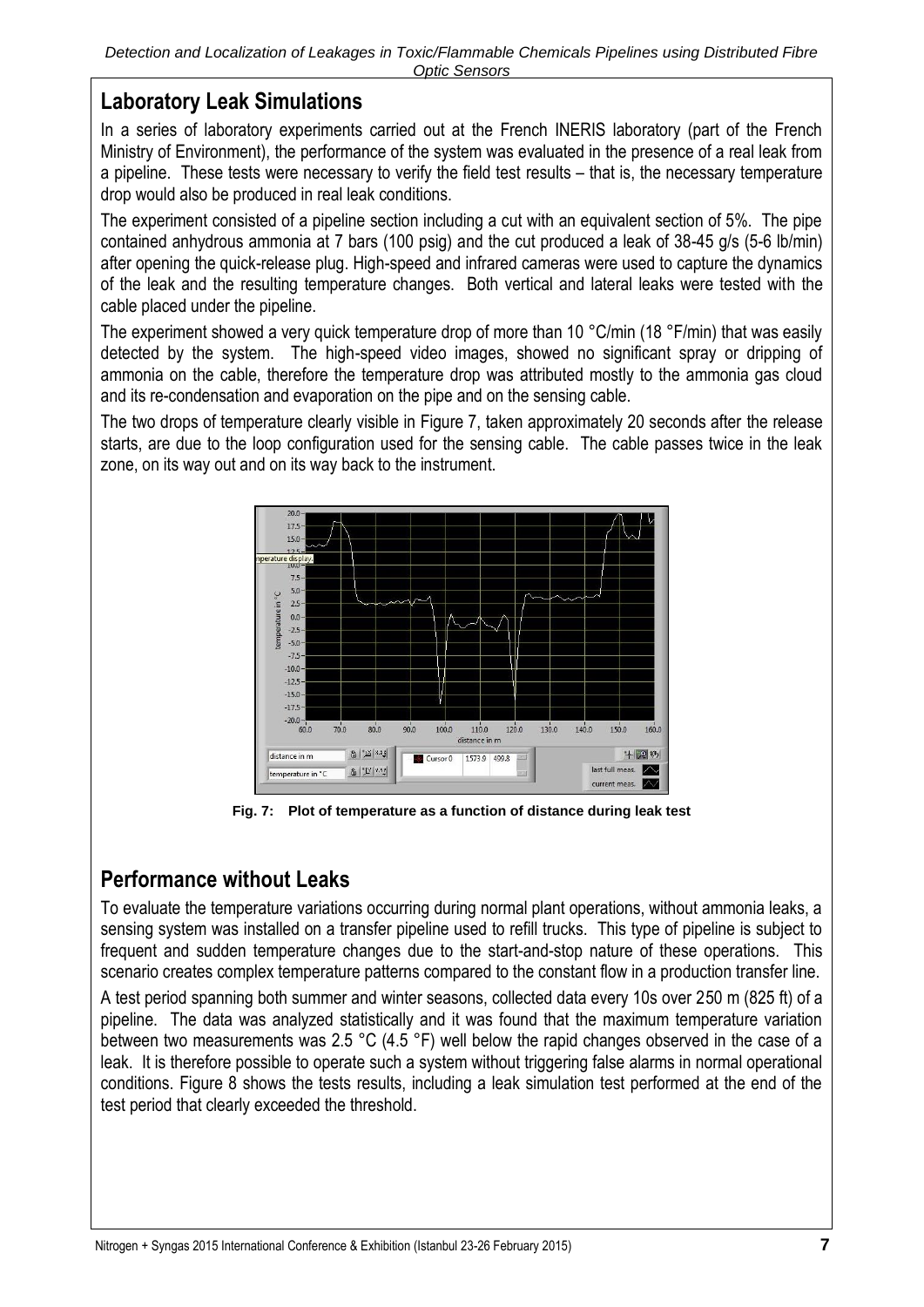

**Fig. 8: Maximum daily rate of change without leaks and with a leak test at the end**

#### **RELIABILITY AND CONFIDENCE LEVEL**

A leakage detection system is likely to sit idle for all its life, hopefully never detecting any real leakage. This presents a challenge for reliability, since the system will be "forgotten" most of the time and it is difficult to guarantee that it will perform perfectly the day it's really needed. Insuring and certifying a high confidence level becomes imperative in these conditions. As with all safety systems, it is important to be able to assess the reliability of the DTS system and to test whether the DTS system is functioning properly. In the past, such assessment and testing have been performed periodically on annual or quarterly basis by pipeline personnel. Such periodic testing typically involves a worker manually exposing the sensing line to a cooling or heating source to produce a localized cold or hot spot.

For calculating plant-level safety and accident probabilities, it is necessary to assign a Safety Integrity Level (SIL) or equivalent confidence level to such DTS systems. However, in order for the DTS system to be SIL-certified, certain requirements have to be met, inter alia, targets for maximum probability of a dangerous failure. These requirements can be complied with by establishing a rigorous development and documentation process, or by establishing that the system has sufficient operating history to demonstrate that it has been proven in use. This evaluation must be specific to each leaking fluid. In the case of a DTS, due to the complexity of the software used to operate it, it may not be possible to demonstrate compliance with SIL certification requirements by way of a rigorous development and documentation process. Accordingly, in such cases, the only way to show compliance with SIL certification or equivalent confidence level requirements is through extensive proof of use. With current testing of the DTS systems being performed manually only a few times a year, it is difficult to generate sufficient data required to evidence the DTS system's reliability through proven use. Based on the foregoing, it would be advantageous if a DTS system could be provided with an independent testing system that could easily be incorporated into a sensing line and that would be operable to test the reliability and functionality of the DTS system on a relatively high-frequency basis in a continuous and autonomous manner.

## **Automated Trip Testing System**

The ATTS (Automated Trip Testing System) is a device, fully independent from the data acquisition system, which can create an artificial leakage along the sensing cable and verify the correct response of the alert system (See Fig. 5). The ATTS cools or heats a 1m section of optical fiber at a rate similar to the one observed in the case of real leakages and observes the signal coming from the relay module to verify alarm triggering. A dedicated relay is allocated to the ATTS fiber section, so that the alert in this zone does not trigger any pipeline shutdown sequence. The ATTS is placed at the beginning and at the end of the fiber loop, so that the integrity of the whole fiber can also be verified. Typically, a leakage simulation can be simulated every hour, so that thousands of tests are carried out every year.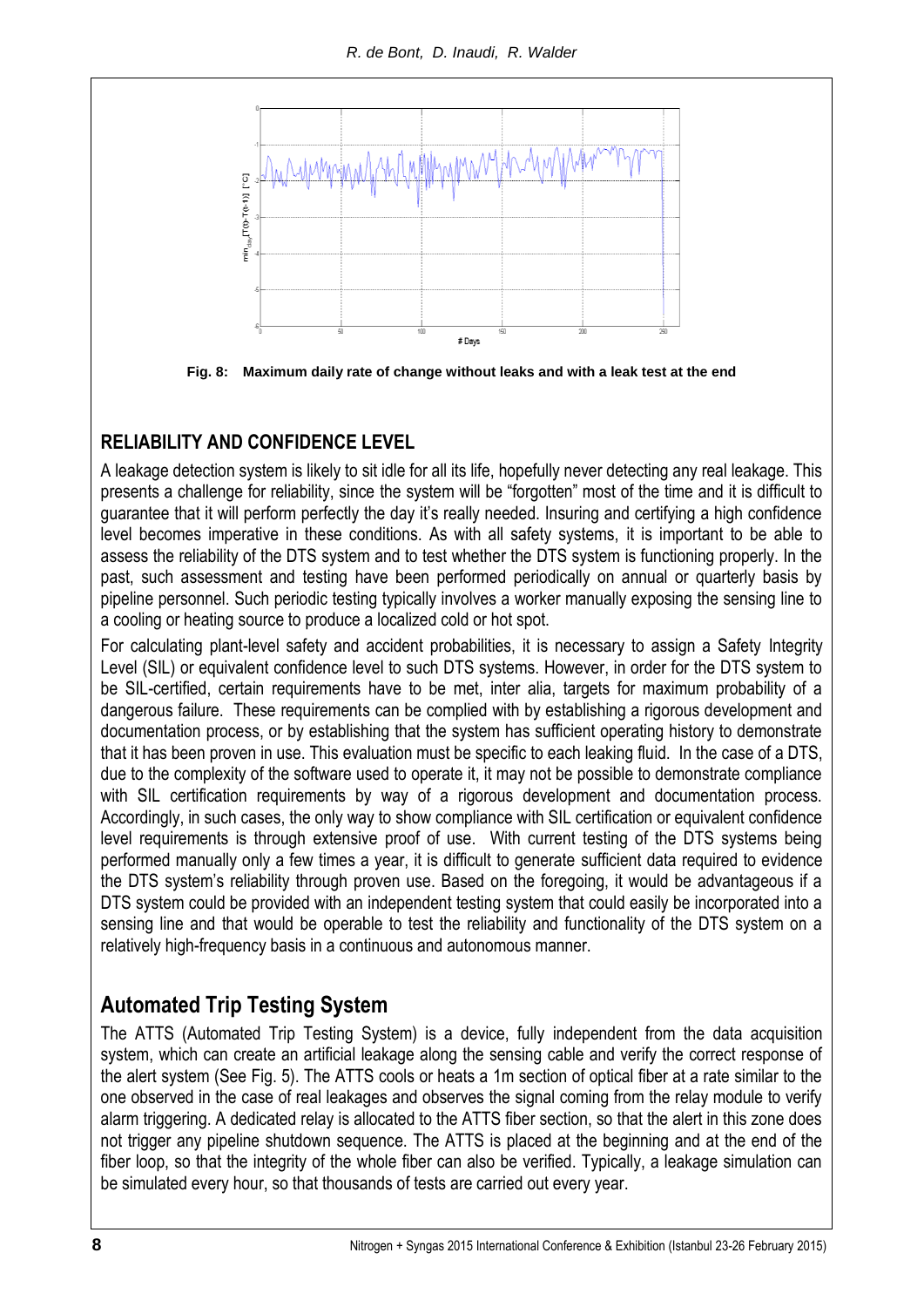*Detection and Localization of Leakages in Toxic/Flammable Chemicals Pipelines using Distributed Fibre Optic Sensors*



**Fig. 5: ATTS block diagram**

The ATTS is typically operated as follows:

- At fixed (e.g. every hour) or random times the cooling/heating of the test zone is initiated.
- The time of start is recorded.
- Optional: the temperature of the test zone is verified with a local temperature sensor.
- The ATTS waits for the DTS to detect the simulated leak and closing relay.
- The time of alert received is recorded or a timeout is reached.
- The reaction time is calculated and recorded or failure is logged if timeout was reached.
- Repeat.

Once hundreds or thousands simulated leakage events are generated, it becomes possible to calculate the probability of answer on demand (% of successful detections) and generate statistics on the reaction time (average and maximum delay). For example, a confidence level of 2 requires that 99% or the simulated leaks are correctly detected.

The heating or cooling of the test section can be produced in several ways, but the simplest implementation foresees the use of a Peltier cell with a coil of fiber in thermal contact with the heating or cooling surface. By reversing the electrical current direction in the device it is possible to operate the device in heating or in cooling modes. Figure 6 shows an ATTS device implementation.



**Fig. 6: Example of ATTS implementation**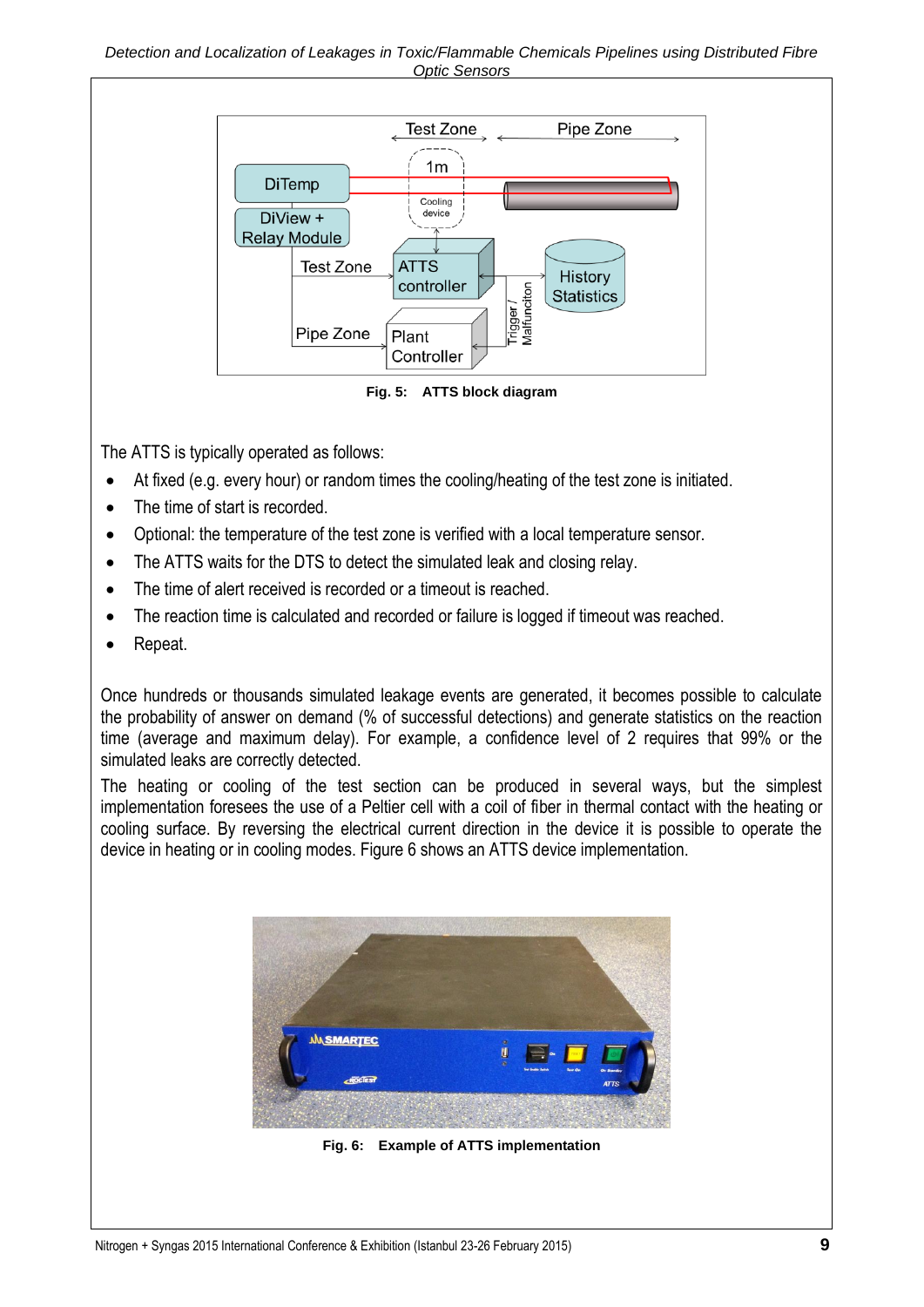Figure 7 shows an illustration of temperature recording at the location of the cooling zone as a function of time. It can be observed that with an hourly frequency the apparition of the cooling peak is easily observable.



**Fig. 7: Example of ATTS temperature recording at the cooling location**

About 10 such devices are currently in use in different ammonia and LNG leakage detection projects in Europe. Some of the systems have been in service for almost one year and show an availability exceeding 99%, corresponding to a confidence level of 2 (SIL 2 equivalent).

Besides allowing a quantitative and traceable evaluation of the real confidence level of a DTS system, the ATTS was appreciated by the uses for providing a constant "heartbeat" to the plant controllers, providing a tangible proof that the detection system is up and running at any time.

## **Redundancy**

If multiple redundant reading units are used, it becomes possible to increase both availability and system reliability by using a voting system on the relay outputs. We recommend using a 2oo2 (two out of two) configuration and implement a fallback to 1oo1 if one system is unavailable as shown in figure 8. An example of such an installation is depicted in figure 8.

With a 1oo2 or 2oo3 voting system, it becomes possible to further increase the confidence level of the system.

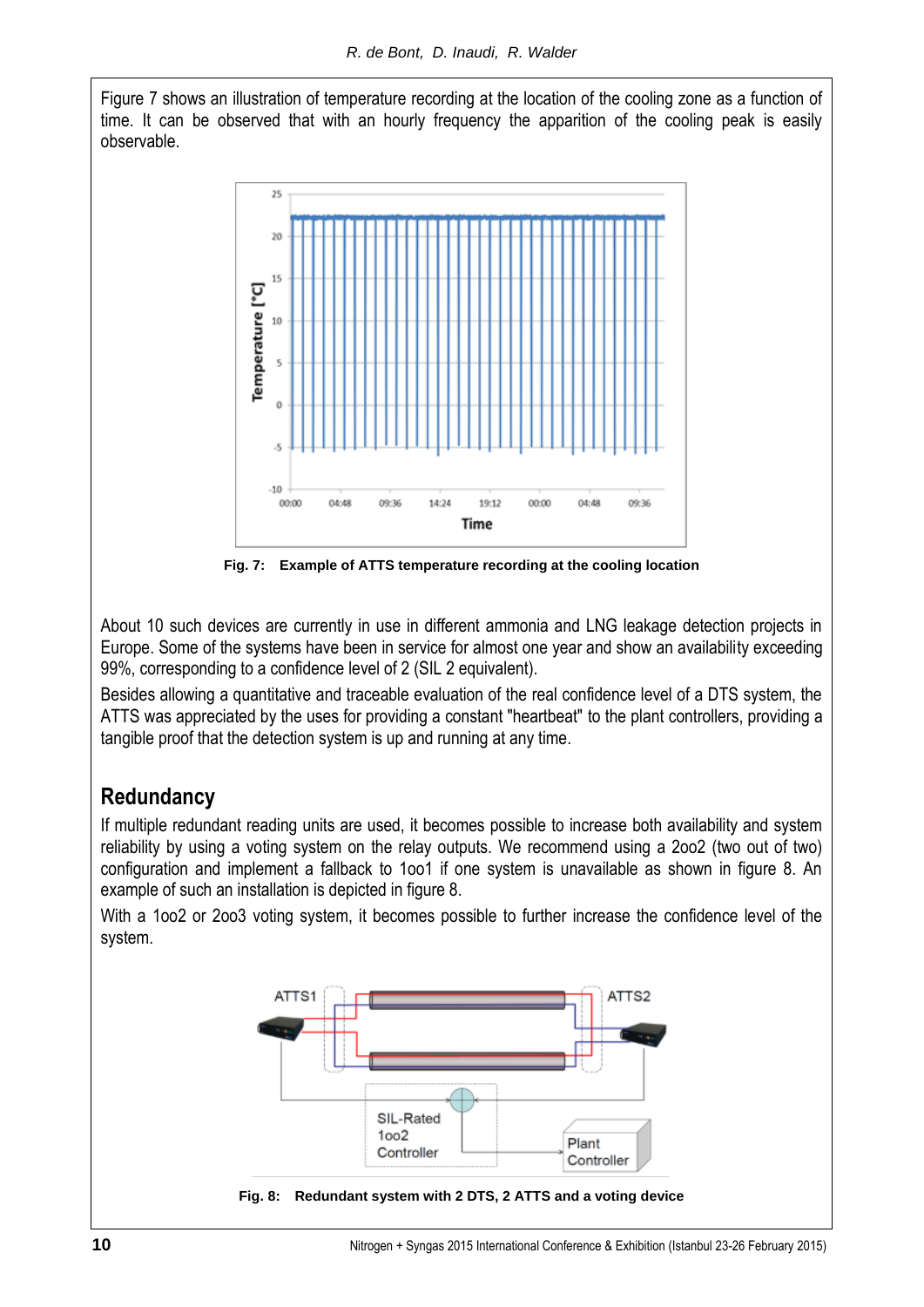*Detection and Localization of Leakages in Toxic/Flammable Chemicals Pipelines using Distributed Fibre Optic Sensors*



**Fig. 9: Implementation of a leakage detection system, including fully redundant DTS, multiplexer, realy module, ATTS and processing PC**

## **Applications**

Distributed temperature sensing technology has been deployed in a number of ammonia pipeline monitoring projects worldwide, including:

- Yara Ravenna (Italy, 2006).
- Yara Le Havre (France, 2010).
- PecRhin Borealis Ottmarsheim (France, 2010).
- Yara Montoir (France, 2013).
- Yara Pardies (France 2013).
- GPN Borealis Grandpuids (France, 2013).

The same sensing technology is routinely used since 15 years for the monitoring of other industrial and civil structures including:

- Oil pipelines [1].
- Gas pipelines [2].
- Hot spots in reforming reactors [3].
- Leakages in dam and dykes [4].
- Detection of hot spots in power cables [5].
- Fire detection in tunnels, ships and buildings [6].

In all this cases, the phenomenon to be detected is identified by a change of temperature. Therefore it is possible to implement the ATTS concept to continuously verify the functionality and readiness of these systems. In each case, the ATTS should be configured to reproduce a temperature increase or drop that is similar to the smallest expected event.